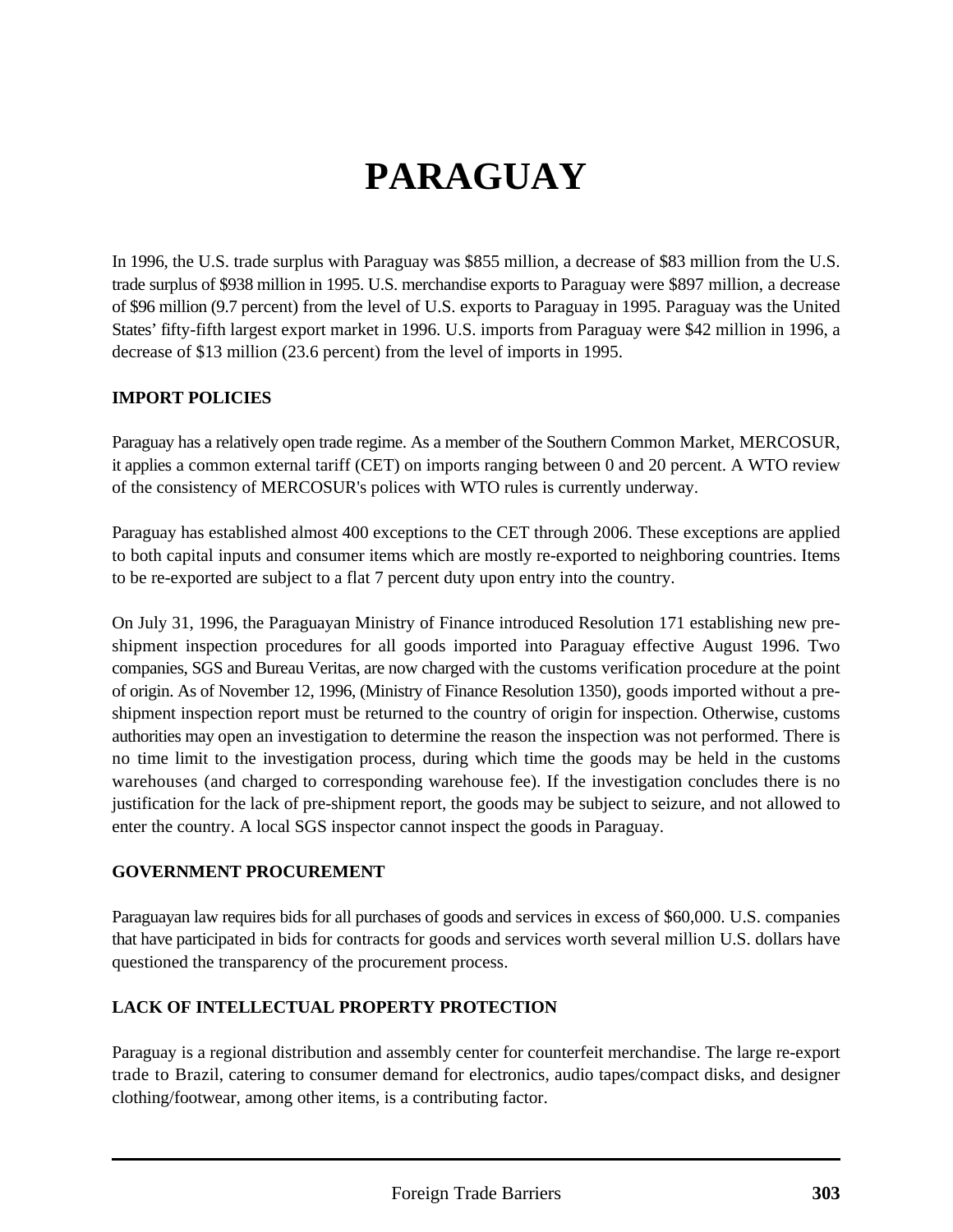### **Paraguay**

After placement on USTR's Special 301 "watch list" in April 1996, the government formed an inter-agency National Intellectual Property Council, increased raids in cooperation with affected industries, and submitted new patent, trademark and copyright legislation to the Congress. A subsequent out-of-cycle review (OCR) left Paraguay on the watch list, and reiterated the need for improved enforcement efforts both in-country and on the borders. There has also been a petition filed by Nintendo of America and associated software producers to remove GSP privileges from Paraguay for its failure to protect intellectual property rights. The Government of Paraguay has indicated that it is currently designing a national strategy which will reportedly increase enforcement at the border.

#### **Patents**

Paraguay's outdated patent law (dating from 1925) established an Office of Patents and Inventions and the requirements and procedures for obtaining patents. A new patent law, opposed by the local pharmaceutical industry, was submitted to Congress in October 1996. The Draft Law on Inventions conforms with the organization and content of most modern laws. Patent protection is provided for pharmaceutical products, but will be subject to at least a one year phase-in period. Pipeline provisions are also included in the law. Nevertheless, the law has a number of significant problems, including inadequate term of protection, failure to protect against parallel imports and no express provisions for "mailbox" and exclusive rights as required by Article 70 of the WTO Agreement on Trade-Related Aspects of Intellectual Property Rights (TRIPs). In addition, although there is no explicit "working" requirement, patentees may be subject to compulsory licenses if they do not satisfy the local market, which constitutes an indirect working requirement. A compulsory license may be issued to the owner of a dependent patent. There is no express provision limiting the issuance of compulsory licenses for certain semiconductor inventions as required by TRIPs.

#### **Trademarks**

Infringement of well-known trademarks presents a serious problem, despite Paraguay's obligations under the Paris Convention and the TRIPs Agreement. The Executive has been willing to protect famous trademarks, but existing laws greatly limit the extent of its actions. The only alternative, judicial proceedings, is cumbersome (often taking 10-15 years to resolve). A new pending trademark law is needed to give the Executive greater authority to combat infringement and seize counterfeit merchandise at the border.

#### **Copyrights**

In 1991, Paraguay became a signatory to the Berne Convention for the Protection of Literary and Artistic Works. Although the government has taken measures to fight piracy, widespread production and trade in pirated recordings, compact disks, computer software and video cassettes remains a serious problem. The principal problem is export of pirated merchandise to neighboring countries. A new copyright law has been introduced into Congress.

A report prepared by the International Intellectual Property Alliance, estimated that losses due to copyright piracy are \$117 million a year. Continued raids along the Argentine and Brazilian borders have uncovered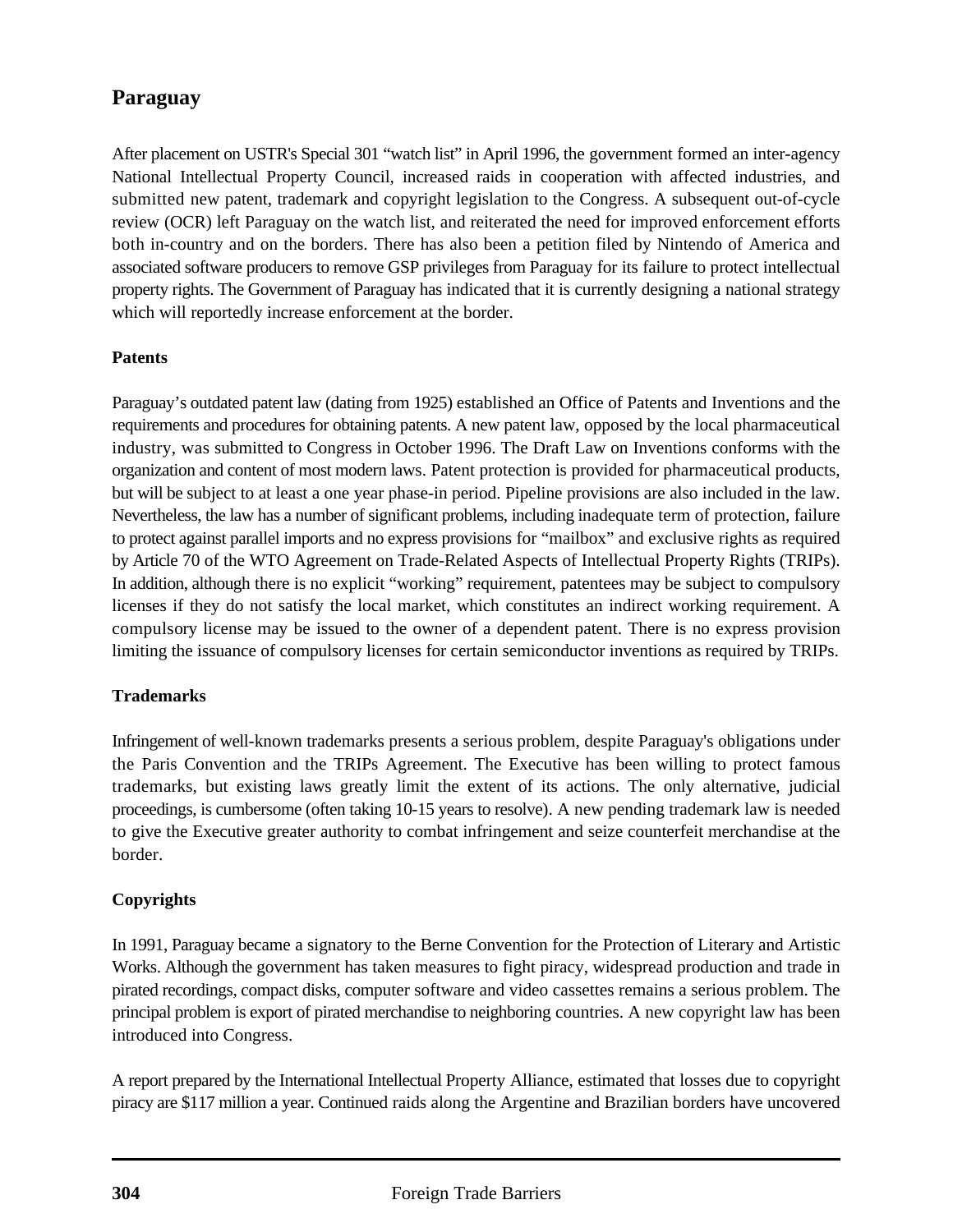and closed sizable factories for audio tapes and video games (both hardware and software), confirming the regional implications of piracy in Paraguay.

#### **Other Intellectual Property Areas**

To date, the U.S. Government has no indication that the Government of Paraguay provides protection for industrial designs, the layout-designs of integrated circuits, or undisclosed information (trade secrets) as required by TRIPs. Furthermore, as plant varieties are excluded from patent protection, Paraguay is required by TRIPs to enact *sui generis* protection for plant varieties.

#### **SERVICES BARRIERS**

All telephone, telegraph, telex, and radio communication services are provided by a monopoly service provider, ANTELCO.

#### **OTHER BARRIERS**

Paraguay's law protecting agents and distributors virtually locks exporters into a relationship with an agent or distributor. This law features severe penalties, such as a percentage (determined by a judge) of gross sales since the inception of the contract, that often lead to expensive out-of-court settlements. Several U.S. companies have singled out this law as a cause for concern.